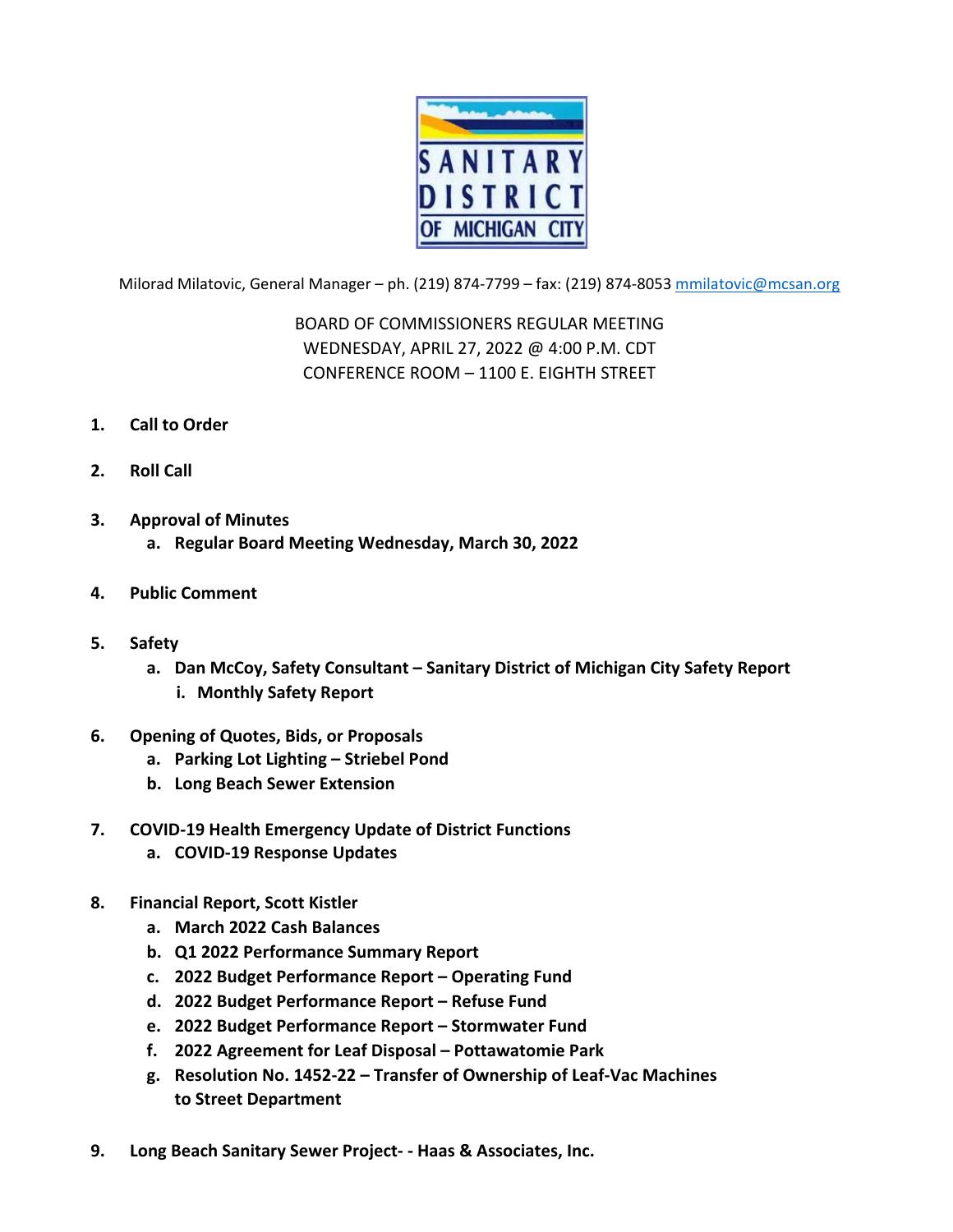- **10. Update of Projects, Mike Milatovic/Steven Stanford:**
	- **a. White Ditch Dredging Project**
		- **i. Trees were Cut by March 31 as Required**
		- **ii. Culvert Installation and Work to Begin Next Week**
		- **iii. PSA for Habitat Restoration Monitoring**
	- **b. US Hwy 12 & Custer Ave Stormwater Drainage Improvement Project**
		- **i. Design and Specifications Completed on April 11.**
		- **ii. RFQ for Construction Available for Release this Week**
	- **c. Wastewater Treatment Plant Project Updates**
		- **i. Automatic Voltage Equalizers (AVEs) for Blower Building and Filter Building**
			- **Installed and In‐Service on April 6, 2022**
		- **ii. Filter Building Control System Update**
			- **WesTech Proposal**
	- **d. Cheney Run Stormwater Project**
		- **i. Outfall Structure – Zipline Materials Received, to be Deployed in Low Flow Weather Conditions**
	- **e. Karwick Dumpsite**
		- **i. Project Update**
			- **Final Completion – First Evaluate Vegetation in Late April or Early May**
			- **Construction Documentation Report – Weaver Consultants Group**
	- **f. North End Study**
		- **i. Draft Report Dated April 8**
	- **g. Long Beach Sewer Project**
		- **i. Project Update**
	- **h. Striebel Pond Restoration Project**
		- **i. Project Update – Final Seeding Completed Aril 15**
		- **ii. Evaluate Vegetation Early 2022 Growing Season**
	- **i. Striebel Pond Lights**
		- **i. Quotes Due April 27, 2022**
	- **j. 300 N and US Hwy 421 Sewer Project**
		- **i. Project Update**
	- **k. Energy Savings Project**
		- **i. Energy Savings Report**